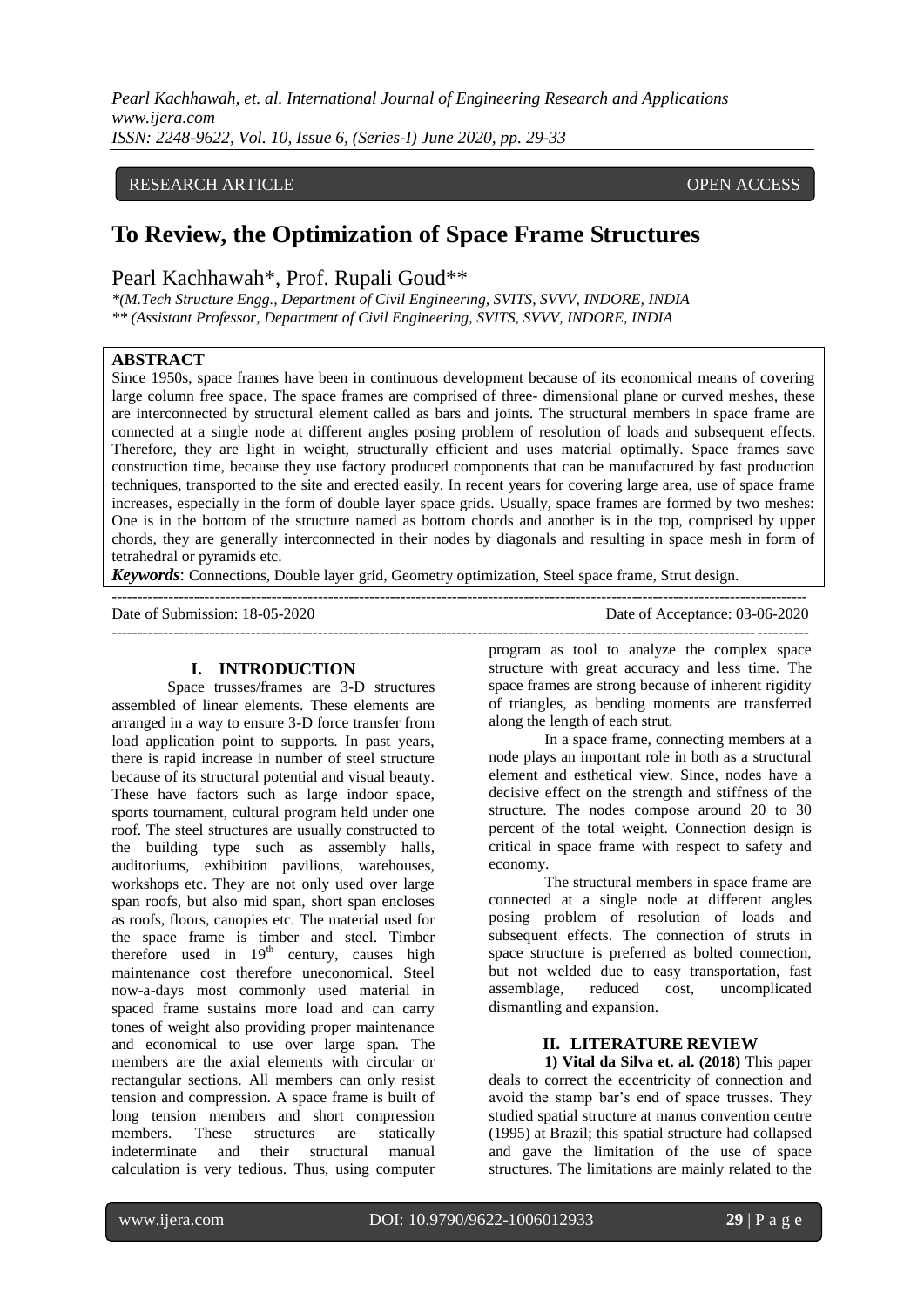fragility (not strong) of the nodes, specifically those classified typical nodes, due to eccentricity generated by the coupling.

The models of space truss were executed with correction of typical node by glass fiber reinforced polymer spacer. The strength of the structure by using spacers is increased up to 22.5%, avoiding nodes to collapse. In the prototype with spacer the collapse occurred by buckling of bars. The effectiveness of the spacers, with resistance capacity gain of 22.5% according to the experiments performed for different types of spacers. The overall displacement of the structure with modified connection was 45.6% lower as compared to the structure.

**2) Antiopi KORONAKI et. al. (2018)** This paper deals with geometry optimization of space frame structure of joint uniformity. This paper proposed computational work for their geometrical optimization which includes three steps: the comparison and identification of varying joint configuration within a structure, their clustering into a minimum number of groups that are satisfying given tolerance, joint uniformity by their geometrical optimisation. It aims to study the relationship between change in curvature of a design surface and the respective construction complexity of space frame structure as a factor of joint customization.

This paper focuses on changing curvature, including surfaces that can be analytically described, freeform NURBS surfaces and surfaces generated with non-geometric methods, after application of forces. Fabrication processes were so studied which are described in relation to their degree of automation and the angle tolerance allowed for between their connecting members. 1- Continuous fabrication 2 – Discrete fabrication process 3 – Fabrication in groups Nevertheless, the flexibility of "FABRICATION IN GROUPS" process allows them some level of standardization and of customization.

**3) Amr M. Ibrahim et. al. (2018)** The structural performance of space truss under static and dynamic loads up to failure was discussed in previously published researches. Thus, this paper works on the behavior of space truss under fire.To study the behavior of space truss under fire, they worked on two trusses. These trusses were tested under several testing stages as concentrated load applied at middle of truss, applying constant static load in addition to increase in temperature to two lower joints, uniform increase in temperature at four lower joints of truss. This paper concludes the following result as – Due to high stiffness the trusses collapse locally in corner joint. From the experimental test of fire, the failure occurred is due

to increase in tension force. There is loss of tension in members that are directly attached to the heated joints. Half of the truss was heated in another model, the deflection of the heated joints increased than that joints which are far away from the heat source, this increase in deflection reached about 77%. In results they found that, the members which were in direct contact with the heat source, then the axial force induce in that members are nearly (171kN) whereas the member which were far away from the heat source, in that members axial forces induced were very less nearly (30kN). In another model the failure was occurred in the truss due to buckling of a top member that is attached directly to the joint on which load was applied.

**4) Eric C. Clough et. al. (2016)** this paper conducted a systematic finite element study to determine optimal geometric parameters of hollow tetrahedral truss cores with given height and density constraints. It introduced the nodal height truncation for their architecture as an additional parameter, and explained that nodal truncation yields further improvements in the compression and shear strength of cores of truss. From the results of finite element, they proceeded to fabricate specimens by additively manufacturing polymer templates, coating the templates with nanocrystalline nickel, and subsequently removing the templates resulting in free- standing, hollow truss cores. This study had demonstrated that hollow truss cores offer an attractive alternative to state of the art of sandwich core materials.

**5) Cleirton André Silva de Freitas et. al. (2011)** This paper worked on computer simulations and experimental lab tests on prototypes, small changes on the staking end flattened connections such as reinforcement and eccentricity correction are evaluated. Numerical models, using finite elements, of this prototype truss are assembled and tested.

They used SAP2000 to discretize the 3-D standard truss with its different node/ connection configuration. Two types of finite elements from the SAP element library are used for the numerical modeling: the FRAME element and the SHELL element. The test result shows that the use of spacers increased in 53% the local collapse strength of the prototypes. The increase in strength can achieve 68%, if spacers are used together with reinforcement plates at the connections. For global collapse, when only spacers are used the increase in strength was 7%, and the increase in strength reaches 17% when spacers and reinforcement plates are used.

**6) A. I. El-Sheikh et. al. (1996)** The paper presented a space truss system newly developed with the main objective of achieving a larger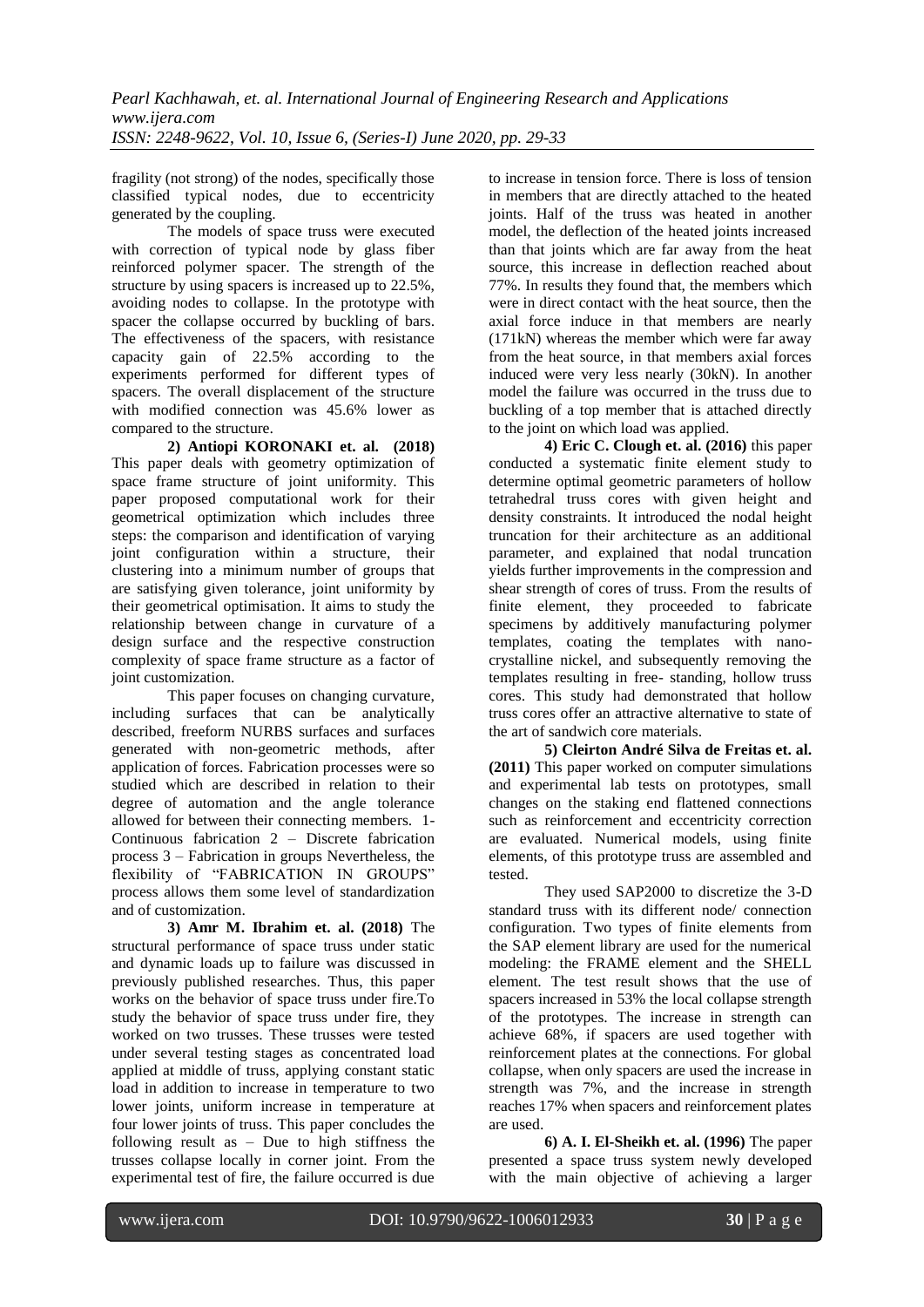reduction in the overall cost of space trusses without compromise in the structural reliability or ease of construction. This paper introduces a space truss system newly developed as an attempt to reduce the cost of space trusses without a compromise in their behavior or ease of construction. It shows an experimental program involving three full-scale models of the new truss system to assess its structural performance in various situations. The results obtained indicated a significant ability to distribute forces away from affected areas and a good joint stability. These characteristics were reflected in overall ductile performances that continued while several top chord members were showing large lateral deformations. Ample warning to failure in the form of noticeable sagging and top chord deformations was clearly seen in all tests. Overall, the experimental result illustrates that jointing system of the new truss is quite simple, its use does not result any structural deficiencies. On the contrary, it is able to improve the overall truss behavior by introducing ductility and enhancing the ability to redistribute forces. They showed that zero loss of strength and a moderate loss of stiffness were with the use of chord splices in all panels. The splices had been reduced in number which could be expected in practice, the loss of properties associated with the use of splices could have been less. Furthermore, the use of the two-plate splice (instead of the lap splice) could have also reduced the loss in stiffness further. But it is expected that the increase in cost associated with this type of splice would outweigh its structural benefit and might prohibit its use.

**7) A. I. El-Sheikh et. al. (1993)** This paper indicates that a composite concrete top chord is more effective than over strengthened upper chord members in reducing the brittle failure modes developing in space trusses. To improve the behavior of space trusses with the possibility of using over strengthened upper chord members or concrete slab acting compositely with the upper chord. The concrete slab was there for reducing buckling of upper chord members and increase the stiffness of the structure also to induce a ductile type of failure by making the overall behavior of space frame mainly dependent on the tension characteristics of the bottom chord members. An analytical study based on the finite-element method was carried out using a developed computer program and verified.

**8) Christopher D. Hill et. al. (1989)** this paper developed methodology to perform nonlinear post-buckling analysis of steel space truss systems. At element level the structural behavior was modeled through stress strain relationship. Using a tangent modulus in the evaluation of the element elastic stiffness matrix, member buckling due to nonlinearities are modeled.

The result of this research is that an accurate finite element analysis procedure to access the behavior of truss systems in their failure modes is available. Substantial reduction is shown in truss limit loads when they considered material and geometric nonlinearities.

The ability exists to focus on the members found to be as critical concern for an individual truss. Modification in design such as change in geometry, cross section types, and member dimensions can be investigated thoroughly within the same analysis scheme to evaluate alternative designs.

The results have shown the value of incorporating redundancy in space truss systems. Even though individual member fails by weakened, a truss system may well be able to carry additional loading. Consideration of this reserve strength can be important in quantifying the safety of truss systems when subjected to overload conditions. Although redundancy may not represent usable strength from the standpoint of design, it can provide additional insight into the mechanisms by which truss strength and safety can most effectively be increased. Though the reported analysis capability is fairly complete, additional features are required for complete space truss analysis/design. The occurrence of the sudden progressive type of failure experienced in the non-composite truss models was significantly reduced by the development of composite action. In the composite model, the overall behavior was dependent on the ductile properties of the bottom chord members under tension. In the composite case, plastic deformation was observed which provides adequate warning of impending failure. The economic viability of composite trusses could be enhanced because of this behavior and the factor of safety adopted for design might perhaps be reduced.

**9) Ariel Hanaor et. al. (1989)** By imperfections in the presence of brittle-type compression member buckling coupled with high degree of static indeterminacy space truss response is adversely affected. This paper gives a critical review of enhancement techniques evolved in recent years that aim at improving space truss response in terms of ductility and load bearing capacity. In design the overdesign of critical compression members coupled with tension members, diagonal member removal or eccentric diagonals, and pre-stress by imposed lack of fit in members are effective techniques that are relatively simple to implement. General recommendation of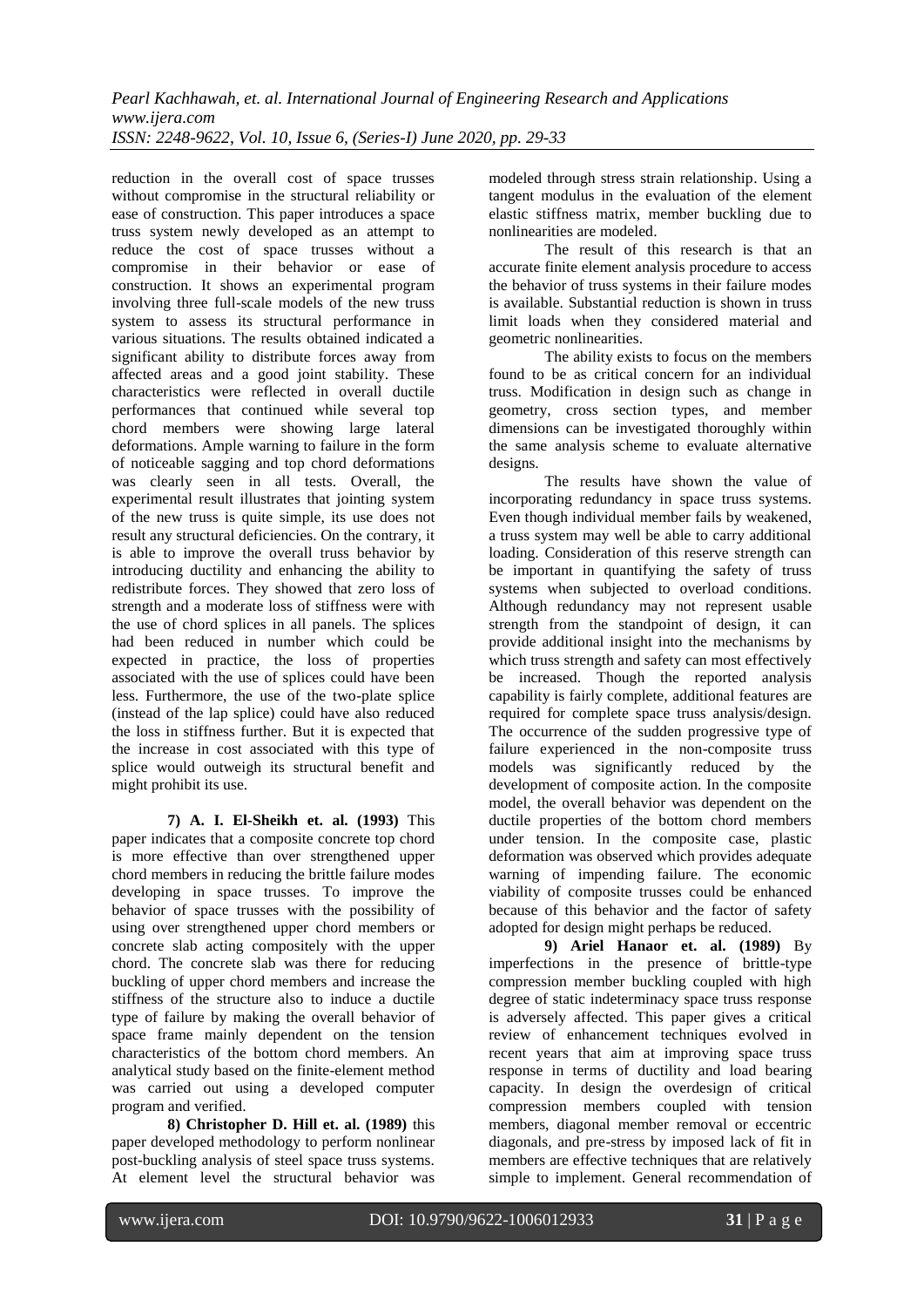conservative approach to the design as the studies carried out over the past decade indicate that conventional approaches to space truss design may result in unsafe designs. These findings should be taken into account when designing space trusses and frames of the double-layer grid configuration. Reduction in allowable stresses in compression members of the order of 15%-25% compared to conventional column design is suggested by the data, particularly when elastic design is governed by buckling of compression members.

**10) Henning Agerskov (1986)** In recent years, extensive and increasing use has been made of space trusses, especially in the form of doublelayer space grids. The optimum design of doublelayer space trusses has been investigated in this paper. The member density must be small. The system was so chosen of long tension member and short compression member of the space grid. For rectangular, relatively long space grids, optimum design is obtained with systems where the load is mainly carried across the short span. Systems where the members in both top and bottom layer grids are parallel to the edges will generally result in the least material consumption. If both the material consumption and the number of nodes and number of members are considered, the space grid type results in good overall economy. This could be concluded from investigations on both square and rectangular double-layer space grids, simply supported along the entire edge and column supported at the corners. The type proved to be advantageous for both square and rectangular grids. In the case of a corner-supported grid, a relatively low material consumption was found for both square and rectangular grids.

**11) Erling A. Smith (1984),** This paper describes and models the non-linear behavior of space truss members, detailing of interaction between space truss member and its adjoining structure. They described CHORDAL SNAP THROUGH phenomenon, a non-linear stepwise linearization analysis method was developed which does not require the double updating of structural stiffness matrix.

Stepwise linearization used : Virgin linear elastic, prebuckling plateau, prebuckling linear elastic, yield or buckling plateau, reversing linear elastic, post-buckling "Step Down" and "Chordal Snap Through", post-buckling plateaus; and postbuckling reversing linear elastic. Computationally, only four types of regime are needed to model the full response: (i) Virgin linear elastic; (ii) constant force plateaus; (iii) reversing linear elastic; and (iv) Step Down.

The nonlinear behavior of space truss members has been described and modeled. The space truss member and its adjoining structure was interacted and detailed also the Chordal Snap Through phenomenon described. A nonlinear stepwise linearization analysis method has been developed which does not require multiple updating of the structural stiffness matrix.

**12) Manolis Papadrakakis (1983)** This paper considers the geometric and physical nonlinearities in the investigation of the postcritical ultimate load conditions of space trusses. Tracing the complete stress-strain relationships in the elastoplastic range to account the inelastic behavior of strut. Unloading characteristics of struts is determined in the post critical elastic perfectly plastic stage and the irreversibility of plastic strains are considered through an incremental procedure. For the solution of the nonlinear algebraic equilibrium equations they used dynamic relaxation method. Use of the relatively simple forcedisplacement relations of the individual discrete elements is needed, hence the method does not require the evaluation of any stiffness matrix.

Results shows that the exact post-buckling response of struts has been considered using the<br>elastoplastic and elastic-perfectly plastic elastic-perfectly plastic approaches for the loading path. Unloading path laws have been developed based on the elasticperfectly plastic stress strain distribution. The nonholonomic nature of plastic strains was fully allowed for by means of a displacement incremental analysis.

## **III. CONCLUSION**

From the study, we noticed that space frames are optimized, analysed in different ways such as practical experiments were performed or using software as a tool for optimization via different codes such as Euro-code3, BS code 5950 (Part 1): 1989 etc.

These codes give the design procedure of space frame and the property of material to be used. Therefore, for analysing the steel space frame we are using the same design procedure of space frame and optimizing it with software (STAAD Pro.) as a tool by providing property to the strut as per Indian Standards.

## **REFERENCES**

#### **Journal Papers:**

[1] Vital da Silva, W., Bezerra, L. M., Silva de Freitas, C., & Rubim Costa Silva, Experimental analysis of steel space trusses with correction of the stamped connection with glass fiber reinforced polymer spacer, *International Journal Of Engineering*